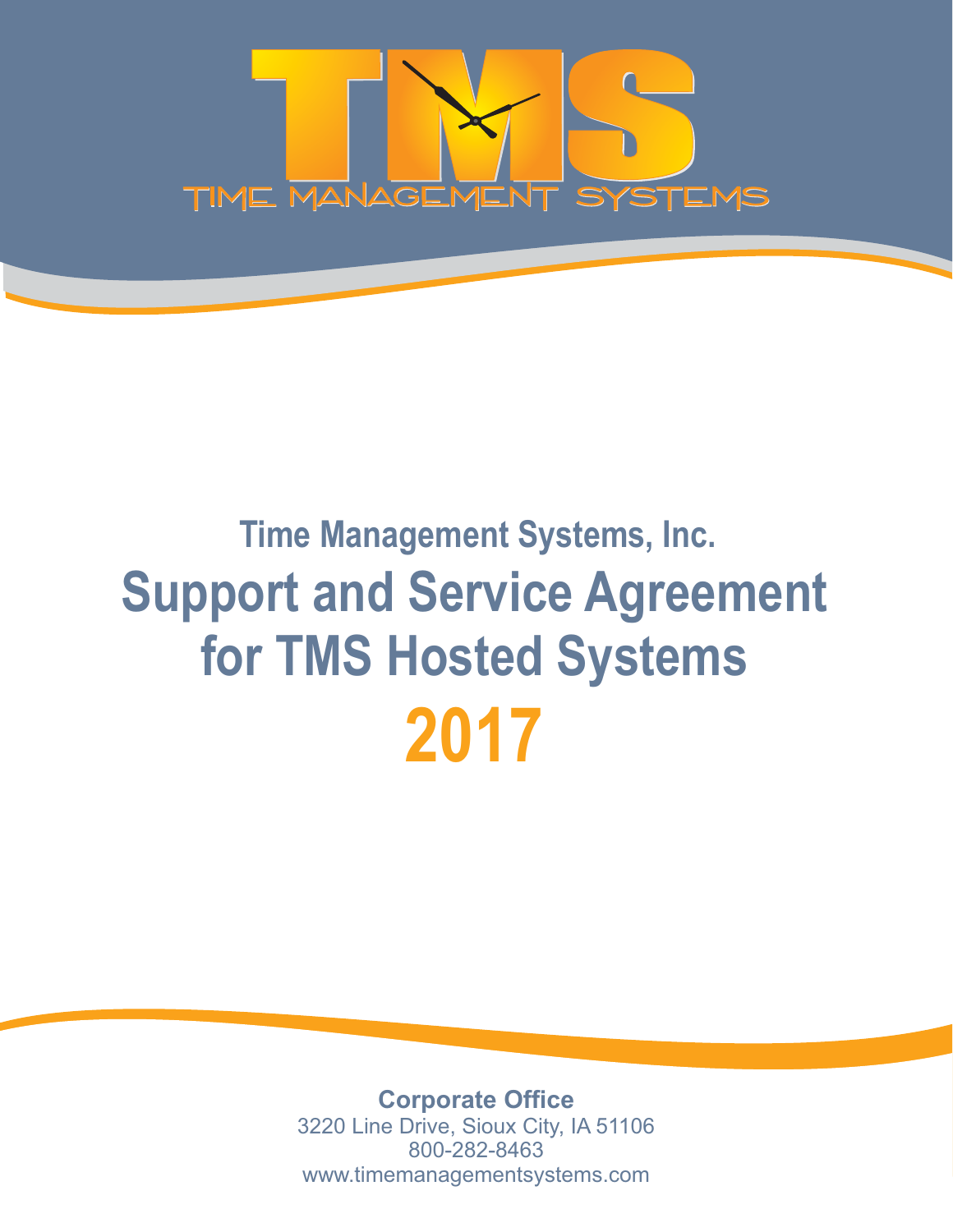# **Support and Service Agreement**

**Provided by Time Management Systems (TMS)**

TMS warrants and represents that it is an authorized dealer for Infotronics, Inc. and as such, has the authority and is qualified to extend the Agreement described herein. This Agreement shall remain in effect for a period of twelve (12) months.

The Technical Support Agreement described below does not extend the warranty period for the Software or expand upon or in any way alter the Software warranty provisions set forth in the Manufactures License Agreement.

- a. Technical Support: Maintenance contract service consists of all service calls and repair work as necessary during the contract period performed at no extra charge during normal business hours. (Monday through Friday, 8:00 a.m. to 5:00 p.m. Central time except holidays.) If customer is over a 50 miles' radius from a TMS office, \$95 an hour portal to portal for travel time will apply.
- b. Work outside of normal business hours is available for customers with a current maintenance agreement at the rate of time and a half. Our normal hourly rate is \$165.00 per hour.

Observed Holidays when they fall during the work week:

- New Year's Day
- Memorial Day
- Fourth of July
- Labor Day
- Thanksgiving Day
- Christmas Eve beginning at 2PM (Central Time)
- Christmas Day
- New Year's Eve Beginning at 2PM (Central Time)

#### **To be covered under this Maintenance Agreement:**

- During the term of this Agreement TMS shall, unless prevented by unavoidable circumstances, diligently and faithfully use their best endeavors with all appropriate skill and ability in carrying out and performing the support and services for the Customer by the terms and conditions contained in this Agreement. TMS will make every reasonable effort to correct and resolve any Software problem that Customer reports to TMS in which TMS is able to reproduce. Customer will promptly provide TMS with all information requested by TMS to reproduce such problem.
- TMS will undertake all reasonable efforts to provide technical assistance under this Agreement and to rectify or provide solutions to Customer's support issue where the Software and Hardware does not function properly. TMS does not guarantee that the problems will be solved if the issue cannot be reproduced, nor that the remedy will be error free. This Agreement is only applicable to the Software and Hardware sold to Customer by TMS, and running under the accepted environments specified for that product.
- Timekeeping Software Maintenance provides unlimited telephone support with the utilization of remote access software.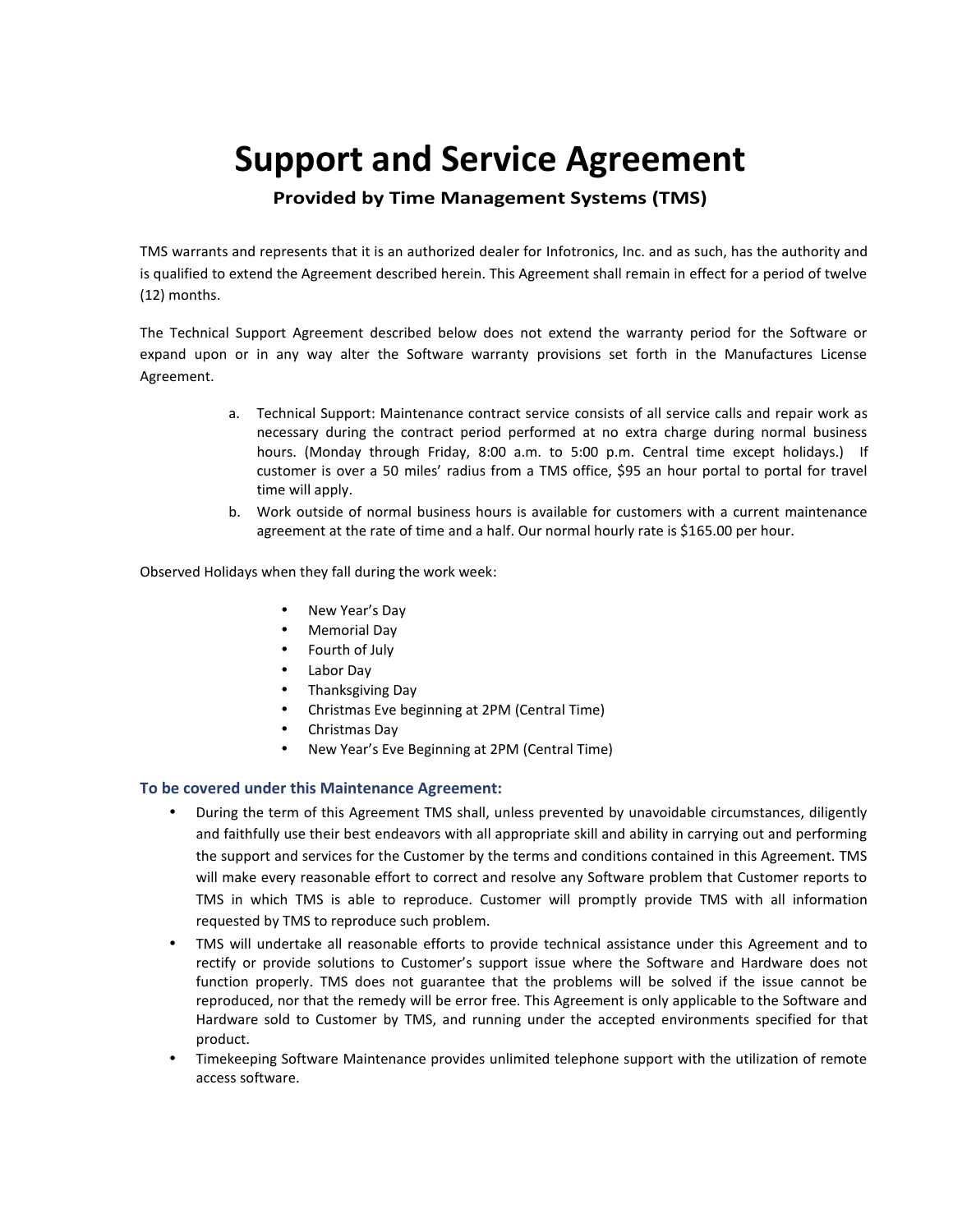A software maintenance agreement also entitles the operator to the latest updates in software of their version

To provide high levels of support in a timely manner, TMS has a centralized support system known as the Service Desk. The Service Desk Support team will be your single point of contact. They will field calls, send a service request to the appropriate technician who will research the issue and then contact you to resolve the problem. By utilizing this method, every call will be logged and a call number assigned.

TMS technical support services may be accessed through one of the following options:

 $\bullet$  Telephone support  $+1800282-8463$  ext. 5124 Facsimile support +1 712 271 8463 Email support servicedesk@tmstime.com

If issues arise that are outside the knowledge of the Time Management Systems expertise, Infotronics will become involved.

TMS will strive to provide accurate and timely technical support for all Customers to ensure maximum up time. TMS will assist the authorized contact person(s) in utilizing the Software and identifying and providing workarounds, if possible, for standard component product problems.

### **This Maintenance Agreement will not cover:**

- TMS shall have no support obligations with respect to any hardware of third party software product. If TMS provides Technical Support for a problem caused by a Non-qualified product, or if TMS's service efforts are increased as a result of Customers use of a Non-Qualified Product, customer agrees to pay TMS for this additional service on a time and materials basis at its then current published rates for custom software services.
- The main operators of the software must be trained by a qualified TMS Technician to receive support under the maintenance agreement.
- Major reconfiguration of programming parameters is not included.
	- o All reconfiguration of parameters or rules must be submitted in writing by an authorized contact person. TMS will not make any major changes to the system without written authorization from an authorized contact person.

TMS's liability shall in all events be limited to restoring the software covered by its agreement to good operating condition. TMS shall in no event be liable for any incidental or consequential damages, nor for recreation of data lost for any reason

## **Outline of Customer Responsibilities:**

In connection with TMS's provision of Technical Support as described herein, Customer acknowledges that Customer has the responsibility to do each of the following:

 It is not the responsibility of Time Management Systems, Inc. (TMS) or any of their employees to interpret your Company Rules, Policies, Labor Law or Compliance Information. If you have questions regarding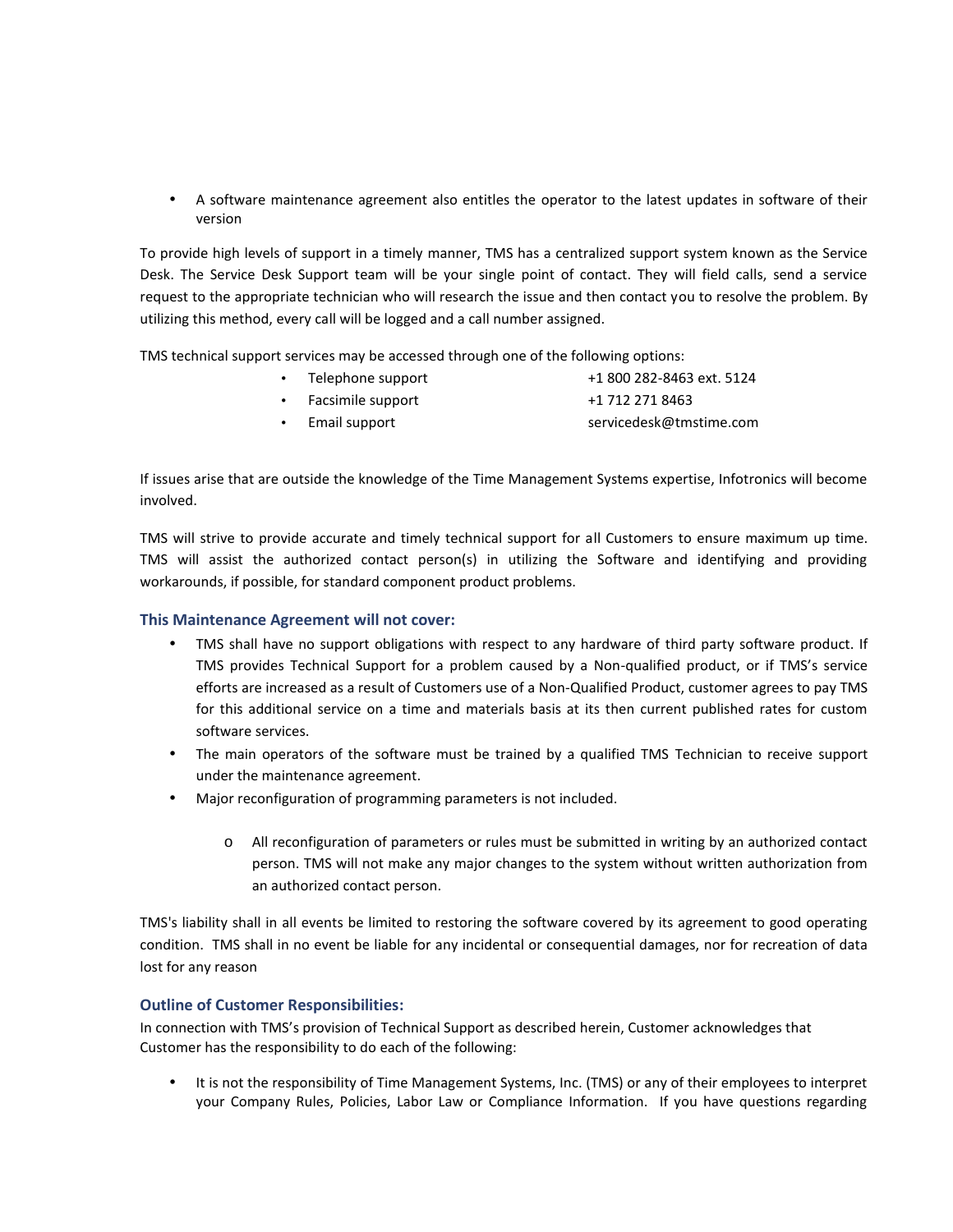compliance or laws, it will be your responsibility to seek your legal counsel. TMS will configure your payroll rules per your instructions. TMS is not a legal representative responsible for knowing customers labor laws, Federal, State and Local Laws.

 TMS will have no liability for loss or recovery of data, databases, programs, or loss of system arising out of the services or support, or any act of omission, including negligence by third party service, consultant or IT provider.

#### **Software Error Replication**

Responses to the Customer's request (whether by telephone, email or fax) of a Software error and assistance in diagnosis of issue.

- The Customer must provide TMS with adequate information and documentation to enable TMS to replicate the Software error. TMS may notify the Customer that the Software error could not be replicated, located or identified. If such is the case, TMS will notify Customer that the Software error cannot be resolved and the reason for this decision.
- Not all Software errors' can be resolved while the technician is on the phone. Certain requests for support may require testing and/or assistance from our programming or development department to resolve. Should this occur TMS will keep the Customer updated as to the status of the open Software error(s).
- If it is determined that there is no error or problem with the performance of Software, TMS will so inform the Customer and in such case TMS reserves the right to charge Customer the support agreement hourly rate.

#### **Software Build Releases**

- During the term of this Agreement, TMS shall make available to Customer, without additional license fees, all viable Build Releases provided by manufacturer. A Build Release may include error correction, product/security fixes, and patches to the Software version purchased by the Customer and identified in this Agreement.
- $\bullet$  Build Releases are indicated by a change in the Software numeric identifier in the third (3rd) and fourth  $(4<sup>th</sup>)$  set of digits to Customer's Version number. (i.e. 2.3.35.897)

#### **Software Version Release**

A Version Release contains major core architectural changes that affect the operation and functionality of the Software, and provides extended compatibility with supported Microsoft Operating System (OS), supported browsers (i.e. Internet Explorer, Chrome), any new third party network technology, or interfaces previously not available in earlier Software version.

A Version Release is not included in the Agreement, and will be charged as a separate item based on Customer's employee capacity, number of licensed users and suite of products. A Version Release is indicated by a change in the Software numeric identifier in the 1st or 2nd set of digits: (i.e. 2.3 35.897).

#### **Hardware Support**

Every effort has been made by TMS to implement defective-free Hardware. Special installation procedures and materials have been implemented to ensure the Hardware's ability to perform to the highest standards even in unforeseen circumstances.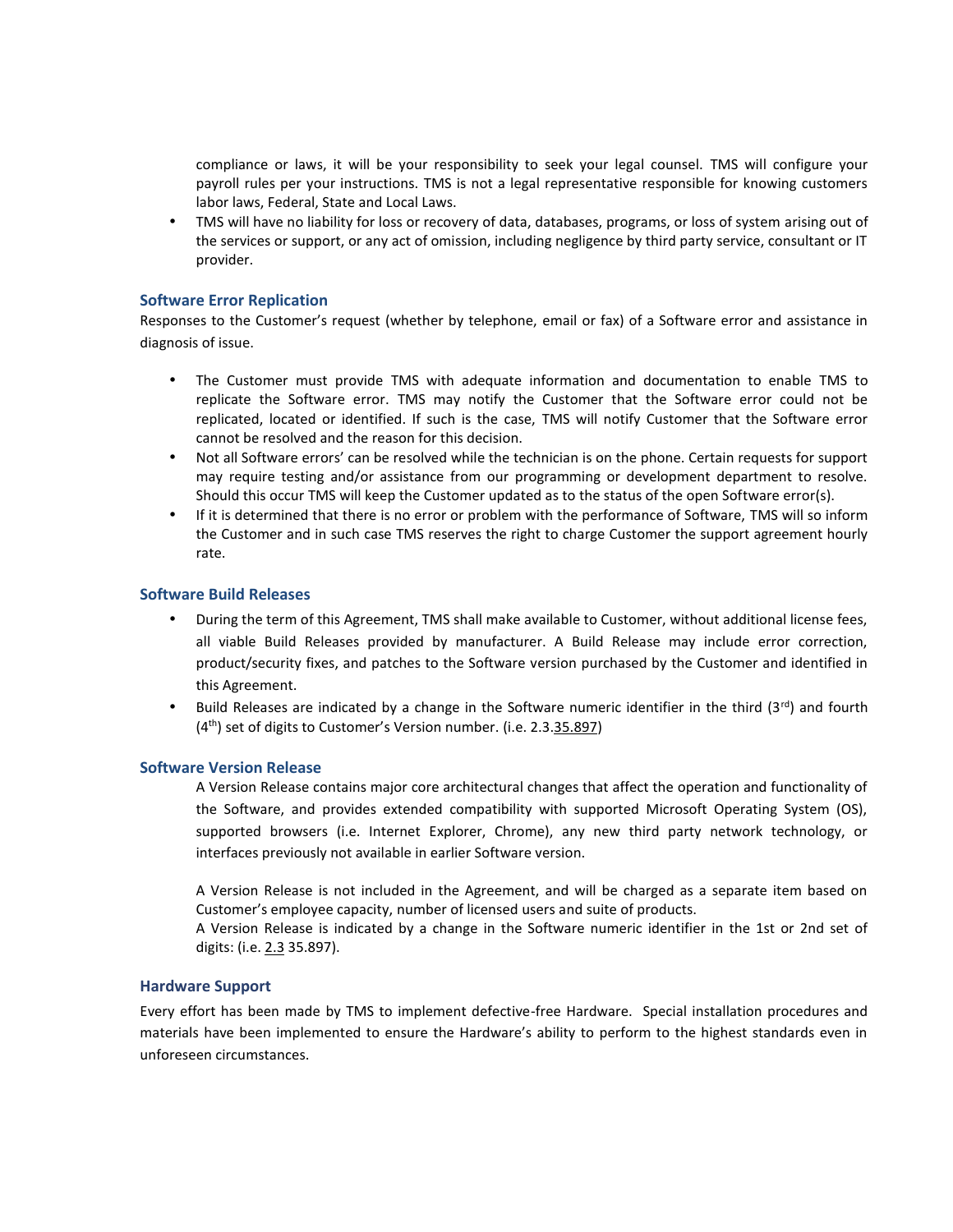TMS will, during regular business hours, make all adjustments, repairs and parts replacements necessary to insure proper operation of the Hardware during the prescribed Agreement period at no additional cost to the Customer. If telephone or remote diagnostic support cannot resolve the issue, one of the following options will be applied by TMS:

- a. Customer will be requested to remove the malfunctioning/defective Hardware and ship the item to TMS for in-house evaluation/repair by a TMS technician. In the event that a unit should require bench repair, TMS will provide loaner equipment when available to maintenance customers at no additional charge. Hardware will be shipped to the customer at no charge for normal UPS Ground shipping. If Next Day or Two Day Air shipping is requested by customer, the shipping charges will be billed to the customer.
- b. Repair service may include replacement of defective parts with used parts. All replaced parts shall become or remain the property of TMS. Any service or repairs performed outside of normal business hours will be billed at TMS's then prevailing after hour rates.
- c. If it is determined that the defective part is of a "plug-and play" nature, TMS will ship the replacement part and instruct Customer on installation procedure.
- d. A representative from TMS will to be sent to Customer's site of operation to resolve the malfunction and/or replace the defective Hardware. If customer is over a 50 miles' radius from a TMS office, the \$95 an hour portal to portal for travel time will apply.

#### **Hardware Support Limitations**

Hardware support does not include services to the Hardware resulting from, or associated with, the items listed below. Customer will be billed at the support agreement hourly rate for these services.

- a. Re-locating hardware to a new sight.
- b. Customer failure to continually provide a suitable installation environment including, but not limited to, adequate electrical power.
- c. Downloading new or overriding existing Hardware firmware program without TMS knowledge.
- d. Inoperative Network connections, network communication equipmenty, or part of the communication portal to Hardware.
- e. Disrupted or broken communication wiring due to construction, relocation, general maintenance or rewiring.
- f. Third-party Hardware equipment not purchased or installed by TMS.
- g. Customer repair, attempted repair or modification of hardware.
- h. Any neglect, accident, abuse, theft, vandalism or fire:
	- Damage to a blow or fall which results in damage to terminal boards
	- Any fluids, foreign objects or conductive materials
- Damage to a blow or fall which result<br>Any fluids, foreign objects or conduct<br>i. Tampering or adjustment of set control switches.
- I. Improper electrical power or wiring, interruptions in power, electrical static, and damage arising<br>from acts by a third-party or acts of God.<br>k. Compatibility of third party equipment or supplies (i.e. employee badges, k. Improper electrical power or wiring, interruptions in power, electrical static, and damage arising<br>from acts by a third-party or acts of God.<br>k. Compatibility of third party equipment or supplies (i.e. employee badges, m. Any neglect, accident, abuse, thert, vandalism or fire:<br>
• Damage to a blow or fall which results in damage to terminal boards<br>
• Any fluids, foreign objects or conductive materials<br>
i. Tampering or adjustment of set co from acts by a third-party or acts of God.
- 
- its then current prices.
- k. Compatibility of third party equipment or supplies (i.e. employee badges, key fobs, etc.)<br>
1. Badges and other supplies are not included under this contract, but will be provided by TMS at<br>
its then current prices.<br>
1. inspected and brought up to working condition by a TMS technician. Any labor or parts necessary to return the equipment to working order will be the customer's responsibility. Once its then current prices.<br>Any hardware not previously covered under a maintenance agreement with TMS must be<br>inspected and brought up to working condition by a TMS technician. Any labor or parts<br>necessary to return the equi